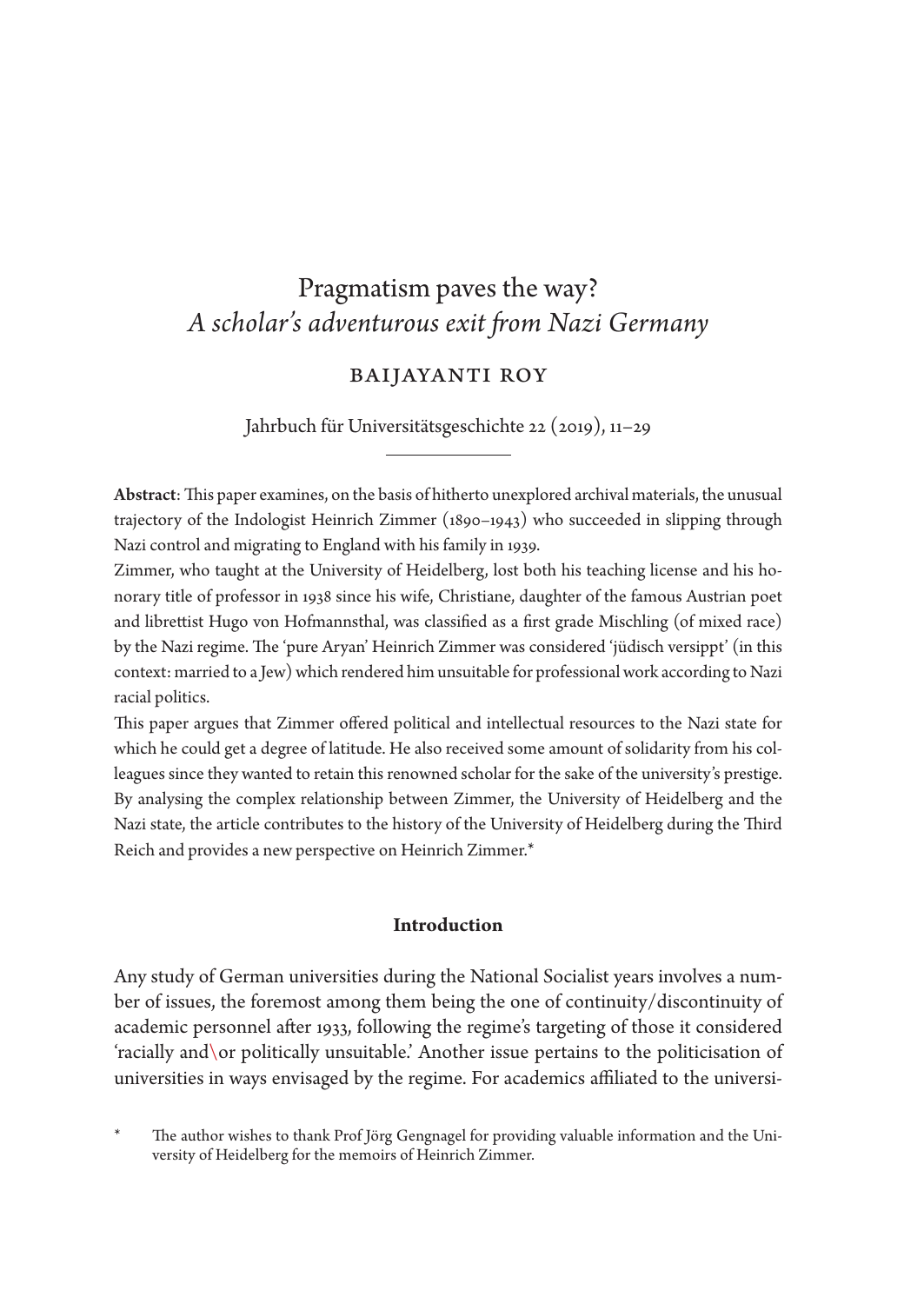ties, such politicisation often entailed making the pursuit and production of knowledge, i. e. research and teaching conform to the ideological demands of the Nazi regime. The National Socialist ruling dispensation expected that the German universities should contribute to the 'rejuvenation of national spirit' and to the strengthening of the bonds of the national community or Volksgemeinschaft. For academics, this often involved ignoring, tolerating, and in some cases even encouraging the marginalisation and eventual expulsion of colleagues who were victims of National Socialist politics.

While academic studies have generally focussed on the fates of victimised scholars after their emigration, the ways in which many of these scholars responded to the Nazi state's racist and repressive policies before they actually came to the point of emigration or in some cases, to more tragic ends like suicides or deportations, have not been studied in similar depth. Likewise, there are not many academic studies examining the relatively rare instances of solidarity or help granted to victimised scholars by their more fortunate co-workers.

The trajectory of the Indologist Heinrich Zimmer (1890–1943), affiliated to the University of Heidelberg, provides an interesting case study of the ways in which this casualty of Nazi racial politics tried to battle his fate, a battle in which he received a certain amount of support from his colleagues at the University. This case study also brings to light the loopholes and ambivalences of the Nazi racial policies and their implementation.

Heinrich Zimmer was the son of the Keltologist and Indologist Heinrich Zimmer (1851–1910). Zimmer junior obtained his PhD. in Indology at the University of Berlin in 1914. He fought in the World War I as a volunteer. In 1922, he joined Heidelberg University where he completed his Habilitation and obtained his Venia legendi or teaching license. In 1926, he was given the honorary title of professor for Indology, though he was not given tenure. Thus he could not become a tenured civil servant and was paid a modest stipend instead of a proper salary.

In 1928, Zimmer married Christiane von Hofmannsthal, daughter of the famous Austrian poet and librettist Hugo von Hofmannsthal, whose family had converted from Jewish orthodox to Catholic faith a generation back. Nazi racial policy categorized Christiane von Hofmannsthal as a first grade Mischling ('mixed race'), since both her maternal grandparents were 'fully Jewish'. Hence, Zimmer, a so-called 'Aryan', was, according to Nazi parlance, jüdisch versippt – which in this case meant that he was in an undesirable marriage with a person of Jewish origin.

As the persecution of Jews was stepped up over the years, Zimmer's position became increasingly precarious, culminating in the revocation of his Venia legendi, as well as his title of professor in 1938. However, despite being under surveillance, Zimmer succeeded in fleeing to England with his family in March 1939. The family moved to New York in 1940, where Zimmer lectured on Indian Philosophy as a visiting professor in Columbia University. He died of a lung infection in March 1943, soon after he received an offer for a non-tenured faculty position at the same University.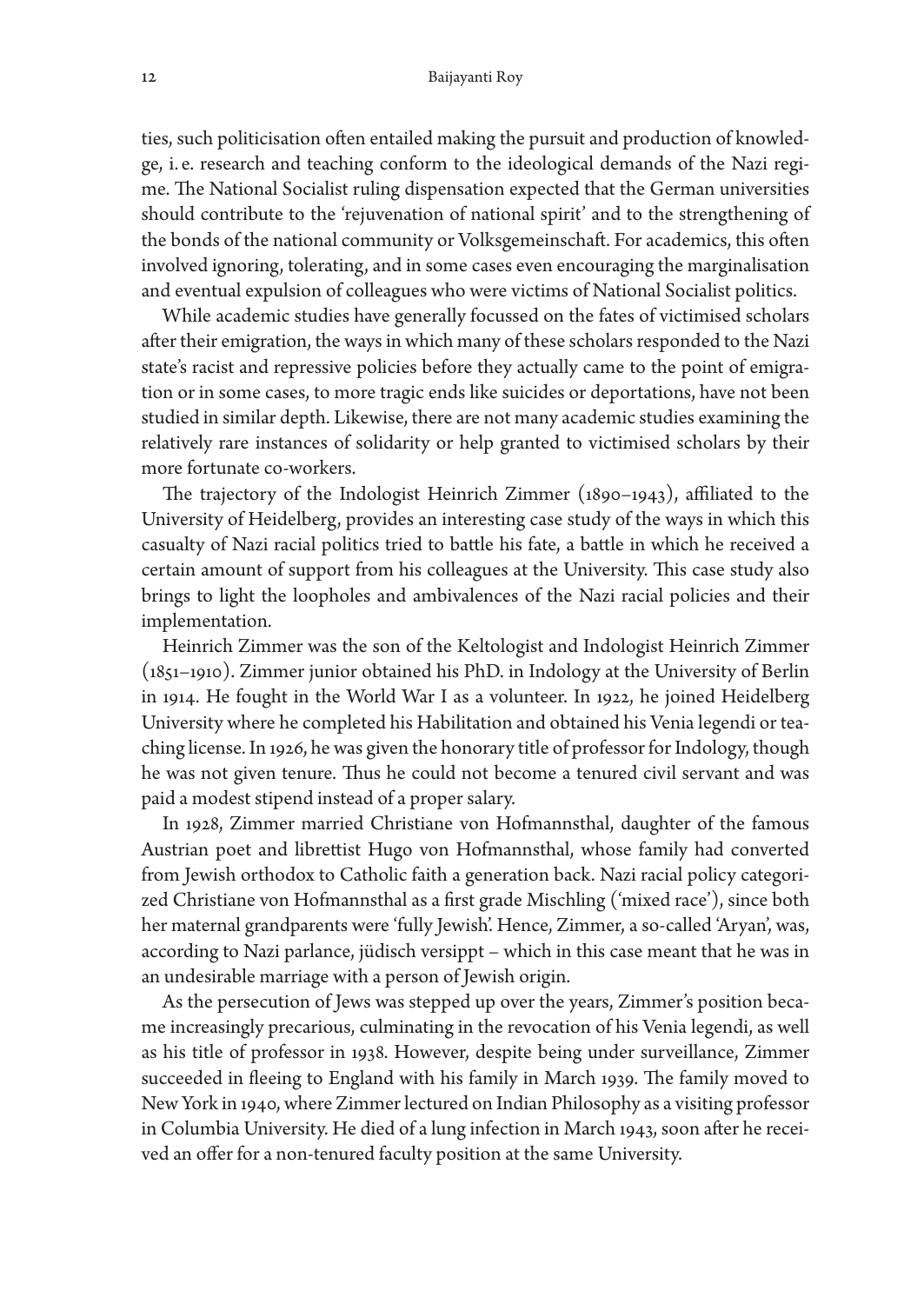This biography of Heinrich Zimmer is well known. 1 This paper focusses on some of the lesser known aspects of Zimmer's life story. It examines the complex relationship between Zimmer, the authorities at the University of Heidelberg and various ministries of the Nazi state. The article claims that there were several factors contributing to Zimmer receiving a degree of latitude which facilitated his exit from Nazi Germany.

One such factor, the article argues, is that Zimmer offered intellectual and political capital to the ruling dispensation. Another issue which this article examines is whether Zimmer could benefit from the fact that the so-called 'mixed marriages' remained relatively safe from the worst excesses of Nazi anti-Semitic policies because the policy makers were unsure about how to deal with what they considered to be miscegenation. Related to this is the subject of Nazi cultural politics, which involved exercising caution in taking a public stance against the daughter of a cultural icon and concerns about tarnishing Germany's image in the world by expelling an internationally reputed scholar from a prestigious German university.

The article also claims that one aspect that positively influenced Zimmer's case was a shared self-image of the academics at the University of Heidelberg who saw themselves as a clique of elite intellectuals. This self-perception sometimes generated a kind of solidarity among academics that transcended partisan politics.

A micro historical analysis of these aspects, with the help of hitherto unused archival materials show that Zimmer's was an 'exceptional normal' case, in which certain scholars could re-negotiate, in varying degrees, the boundaries of victimhood and collaboration in the University of Heidelberg under the Nazi dictatorship.

## **'Hopelessly apolitical?'**

In his unfinished and posthumously published memoirs, tentatively titled 'Notizen zu einem Lebenslauf' (Notes on a Resume), written in America shortly before his death, Zimmer stated that he was 'decisively and hopelessly apolitical'. He claimed that neither the 'humiliating and disastrous' Treaty of Versailles nor the wave of enthusiasm for communism made an impression on him. 2

In this draft, Zimmer conveyed the impression that he spent his life in a perpetual inner exile, always removed from the political currents of his time. The description of his youth, particularly his comments about his research guide Heinrich Lüders, who was a member of the conservative nationalist Deutschnationale Volkspartei (DNVP),

<sup>1</sup> For biographical information on Zimmer, see the obituary of Zimmer written by Helmuth von Glasenapp in: *Zeitschrift der Deutschen Morgenländischen Gesellschaft. 100*/1950. 49–51. Also, Valentina Stache-Rosen: German Indologists, 216–218.

<sup>2</sup> Heinrich Zimmer: Notizen zu einem Lebenslauf. 45.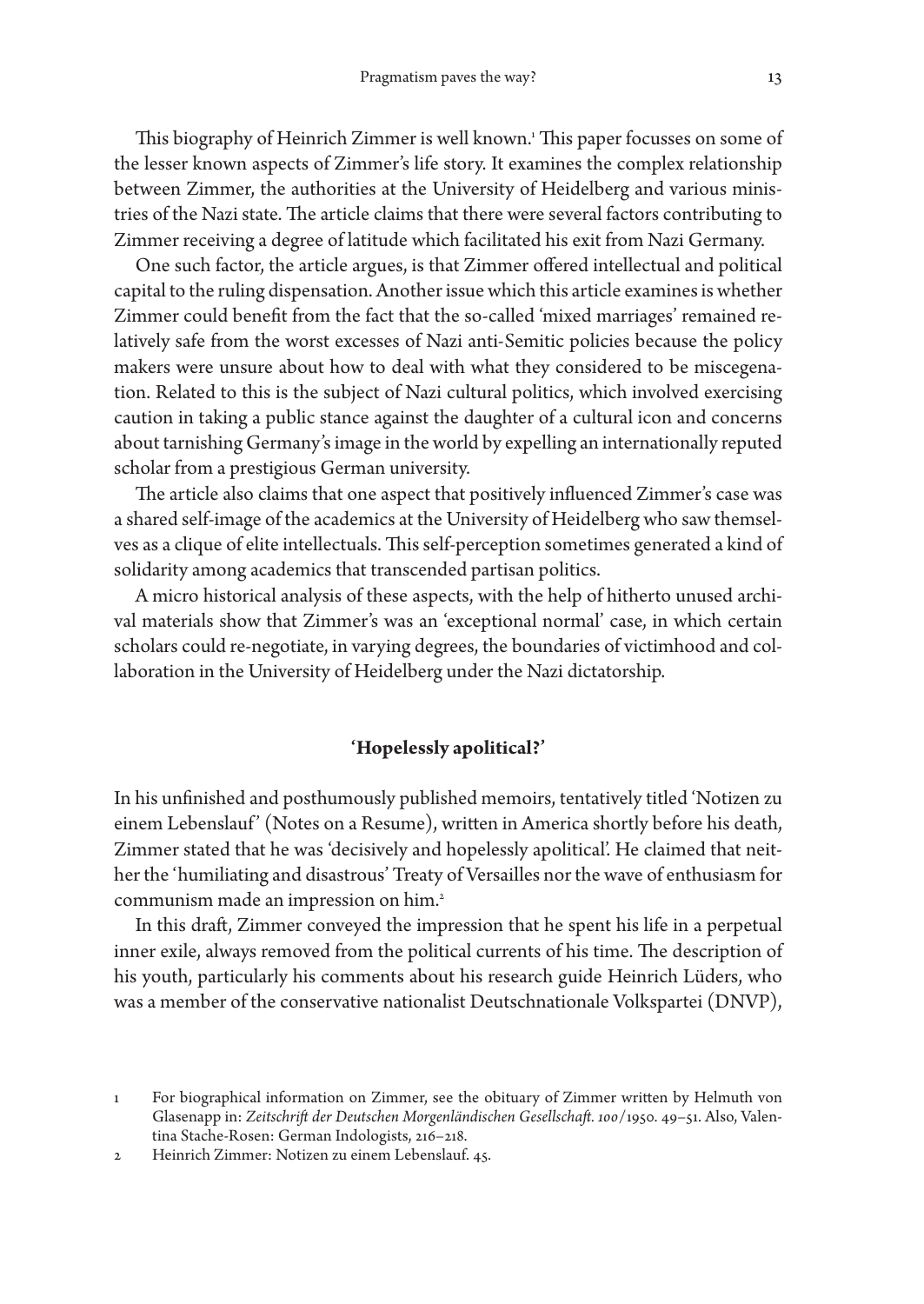point to a streak of anti-authoritarianism. 3 Zimmer wrote that after the war he became mentally free of the earlier generation to which his research guide belonged, a generation whose scholarship focussed solely on philology and positivism and whose politics had brought a disastrous war upon the country. Zimmer claimed that he broke away from this milieu, delving instead into the inner workings of Indian philosophy, literature, myth and art, a transgression for which his research guide never forgave him. 4

Soon after coming to power, the Nazi authorities took an interest in the personal and political backgrounds of the academics at the University of Heidelberg. Zimmer was initially suspected of having connections with left wing political circles. In August 1933 the ministry of Culture and Education of the state of Baden set the Police to spy on Zimmer. The stated aim of the ministry was to check whether one could use the law passed on  $7^{\rm th}$  April 1933 against Zimmer. This law, euphemistically called the 'Rearrangement of the Professional Civil Servants,' allowed the regime to remove Jews and those considered to be 'politically unreliable' from civil service. The Police could not find any incriminating evidence against Zimmer. 5 The ministry then asked the Rector of Heidelberg University to check whether actions could be taken against Zimmer on account of his politics. The Rector of the University of Heidelberg at the time was the pro-Nazi legal scholar Wilhelm Groh, who duly complied. 6

In a letter to the Ministry of Culture, an informant who signed as 'G', (probably Groh himself) wrote that he had heard from the Chancellor of the University that though Zimmer leads a quiet and low-key existence at present, it is beyond doubt that earlier in life he had associated with leftist circles. 7 In answer to a renewed enquiry a year later, 'G' informed the ministry officials that he had also heard from the Chancellor that Zimmer made 'oppositional remarks', but the Chancellor could not offer any proof to support this claim. 8 The same question and answer pattern was repeated in 1935, in which 'G' also added a secret report on Zimmer written by a certain Professor Stein. 9 It is very likely that Professor Stein was none other than Johannes Stein, professor of Medicine and director of the University Clinic. Stein was a member of the SS from 1933, as well as the 'Führer' of the National Socialist teachers Association (NSLB) from the same year. He was also the pro-Rector of the University from 1935 to 1941. 10

- 4 Heinrich Zimmer: Notizen. 44–45.
- 5 Dorothee Mußgnug: Die vertriebenen Heidelberger Dozenten. 108.
- 6 Groh became a member of the SA in 1933 and officially joined the NSDAP in 1937. Ernst Klee: Das Personenlexikon zum Dritten Reich. 202.
- 7 Dorothee Mußgnug: Heidelberger Dozenten. 109.
- 8 University Archive, Heidelberg (UAH): PA6483. Letter to Ministry of Culture, Education and Justice. 20.9.1934.
- 9 UAH: PA6483. Letter to Ministry of Culture, Education and Justice. 27.9.1935.
- 10 Wolfgang U. Eckart, Ed., Die Universität Heidelberg im Nationalsozialismus. 33.

<sup>3</sup> About Lüder's membership of the DNVP, see Michael Grüttner et al.: Die Berliner Universität zwischen den Weltkriegen 1918–1945. 21, 146.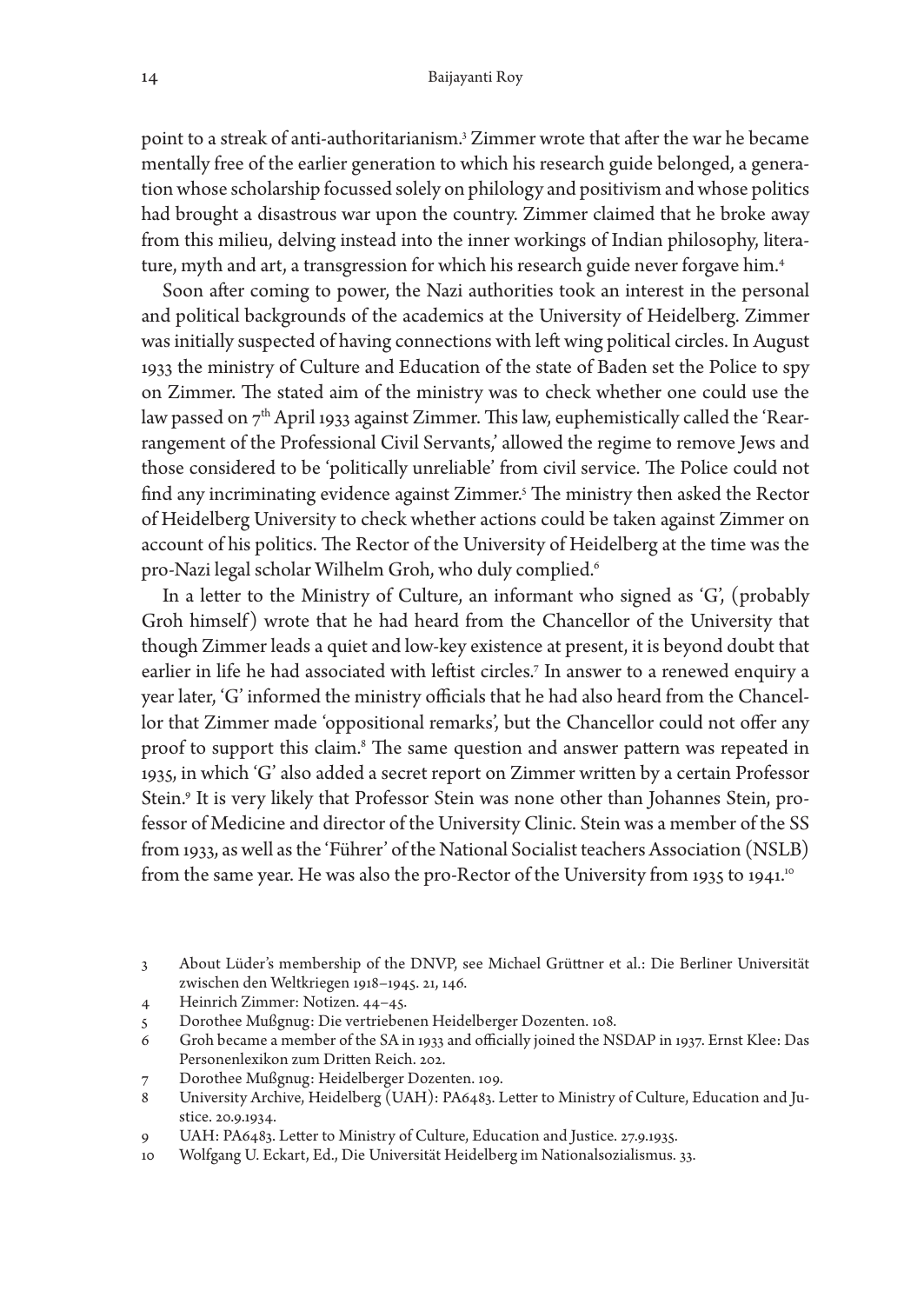It is notable that despite all the spying, no conclusive evidence of Zimmer's leftist sympathies were found. For good reason, as will be evident later in this article. It was not his rumoured leftist leanings but his wife's Jewish ancestry that made Zimmer's situation in the University of Heidelberg increasingly precarious, especially after the proclamation of the Nuremberg Race Laws in 1935.

Already in 1934 Stein had informed the Rector, Groh, that Zimmer was not married to an 'Aryan' and that one could not treat Zimmer differently than the others who were in the same situation. Zimmer's fate, he added, would be a hard but necessary one." Groh, who was blatantly anti-Semitic, could not have had much sympathy for Zimmer either. In a speech to the entire teaching body of Heidelberg University in 1935, Groh had demanded the removal of those professors who, according to him, were not prepared to advance the revolution in the universities, by which he meant Jewish professors as well as those married to Jews. During his tenure as Rector (1933–36) Groh installed radical Nazis and Nazi sympathisers in key positions of the University. 12

#### **The approaching storm**

Till 1935, even though the eventual dismissal of scholars married to 'Jewesses' (like Karl Jaspers) or to a 'First-grade' mischling or 'mixed breed Jew' like Zimmer seemed inevitable, the University authorities as well as the Nazi regime hesitated before taking any decisive steps against them. Considerations of cultural politics seem to have played a role in deferring the inevitable.

The dictatorship was still sensitive to international public opinion at this time. Since both Jaspers as well as Zimmer were scholars known beyond Germany, the regime did not want to besmirch its image in the eyes of the international academia by ousting them. 13 Similar deliberations of cultural politics till 1937 made the ruling dispensation feel that it was not yet appropriate to take direct measures against prominent and respectable persons of Jewish origin, like the daughter of Hugo von Hofmannsthal. 14

During the early years of the Third Reich, Nazi authorities did not generally feel powerful enough to take legal actions against persons in mixed-marriages. The University authorities as well as the Ministry of Education were aware that there were no legal foundations for the dismissal of the so-called 'jüdisch versippt' professors. The justifications for expulsions of such academics provided by the Reich ministry of Education (Reichsministerium für Wissenschaft, Erziehung und Volksbildung) were legally tenuous. 15

<sup>11</sup> Dorothee Mußgnug: Heidelberger Dozenten. 109.

<sup>12</sup> Steven P. Remy: The Heidelberg myth. 15.

<sup>13</sup> Ibid. 81.

<sup>14</sup> UAH: PA715. Secret report of the Ministry of Culture of the state of Baden, written on 18.3.1937.

<sup>15</sup> Arno Weckbecker: Gleichschaltung der Universität? 281.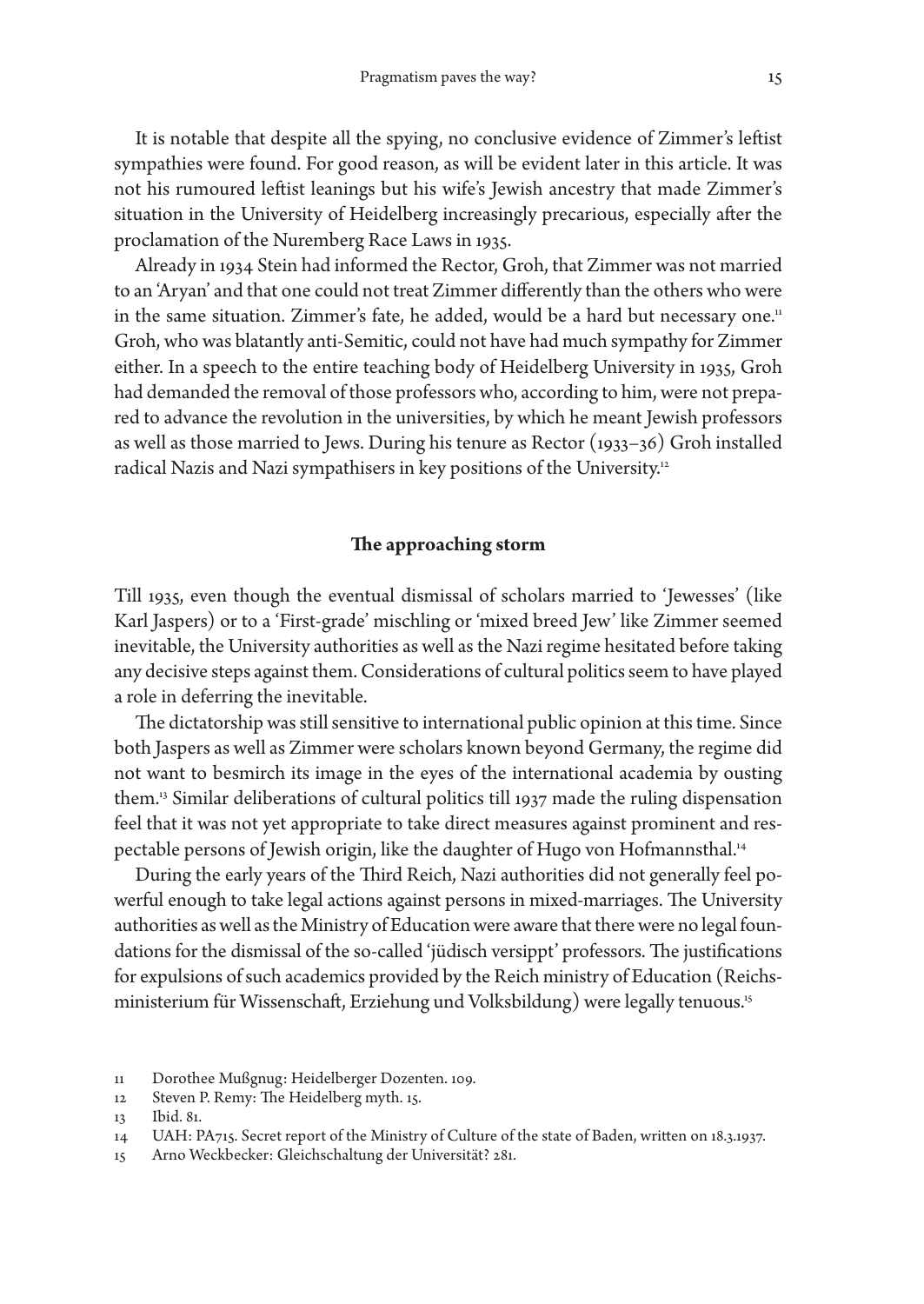The so-called 'mixed marriages represented an unique challenge to the Nazi regime: On the one hand, intermarriages were affronts to the Nazi ideal of a 'racially pure' and homogenous national community living in perfect harmony under the 'Führer. ' On the other hand, the regime was reluctant, at least in the initial years, to provoke protests and dissent by breaking up families since the dictatorship needed a degree of domestic peace and popular support. 16

Presumably for these cultural and political reasons, the Ministry of Education for the state of Baden decided in May 1936 to continue Zimmer's stipend till June 1938. 17 Similar considerations delayed Karl Jaspers' dismissal till 1937. The expulsion of Jaspers was presented as 'voluntary retirement on grounds of ill health' by the Ministry of Education, which ensured the philosopher a pension. 18

At the same time, the University authorities seemed to have quietly begun preparing for Zimmer's eventual dismissal. From Winter Semester 1936\37, just a few months before Zimmer lost his license to teach, Hermann Güntert, the pro-Nazi specialist of German language and Indo-European religion who was also the dean of the philosophical Faculty of the university till 1937, began to lecture regularly on ancient Indian themes which fell in the sphere of Zimmer's academic expertise. This move was in all likelihood aimed to marginalise Zimmer. 19

Most academic studies undertaken by Güntert were aimed at establishing the racial affinity between Indo-Germanic languages and Germanic people. 20 Thus, Güntert's scholarship was more compatible to the ubiquitous and malleable concept of 'German spirit' that pervaded the University of Heidelberg in the 1930s. This concept was a manifestation of the 'Gleichschaltung' (co-ordination) of National Socialist ideology with the German academia.<sup>21</sup>

Unlike Güntert, Zimmer, who was concerned with esoteric subjects like Indian art, Tantric Yoga and Hindu myths, desisted from the kind of scholarship that used Indian subjects as instruments for postulating the racial superiority of Indo-Germans and identifying the latter as ancestors of modern Germans. Zimmer was a romantic avant-garde who considered himself a practitioner of India's Geistesgeschichte (the history of India's soul and spirit). His India, as he wrote in his unfinished memoir, was 'Schopenhauer's India'. He stated further that his aim was to recast the 'Eastern Wisdom' in the context of western experiences and thought processes, for the European

- 18 Steven P.Remy: The Heidelberg myth. 81.
- 19 Wolfgang U. Eckart: Die Universität Heidelberg. 379.
- 20 Steven P. Remy; The Heidelberg myth. 75.
- 21 Ibid. 7.

<sup>16</sup> Nathan Stoltzfus: Limits of policy. 117–144.

<sup>17</sup> UAH: PA 715.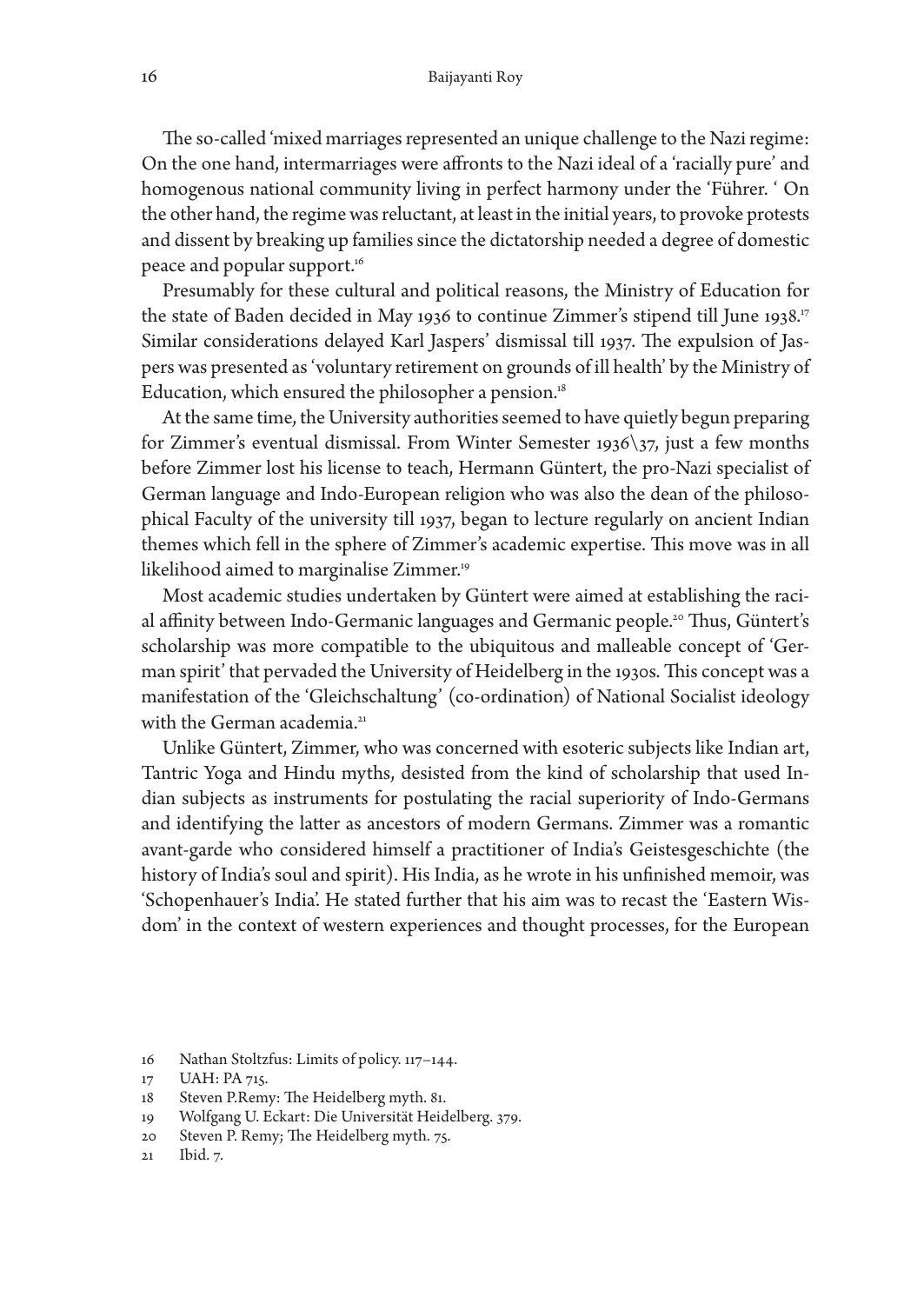readers. 22 He translated little known Buddhist and Hindu texts into German, adding long commentaries which could reach a wider audience beyond the academia.<sup>23</sup>

Zimmer's scholarship was greatly influenced by C. G. Jung, whom he met in 1932. From 1933 till 1939, Zimmer frequently attended the Eranos conferences in Switzerland, where Jung was also a regular participant. 24

Between 1936 and 1939, the Nazi regime radicalized its racial politics by increasing its persecution of Jews. Simultaneously, it also escalated preparations for war. This was the time when the Nazis achieved a remarkable degree of control over the University of Heidelberg, which was established, in the words of Steven P. Remy, 'by imposition from above and accommodation and acquiescence from below'. 25

### **A new wave of anti-Semitism**

From around 1937, the consolidation of political power of Hitler and his coterie led to the feeling that the 'Reich' need not take heed of international opinion regarding its racial politics. This led the Nazi regime to dispense with all considerations of 'cultural politics'. The change in direction had a bearing on Zimmer's life, as is reflected in a secret report of the Ministry of Culture of the state of Baden, written on 18.3.1937. It states that the factors working in Zimmer's favour so far – his restraint (regarding political activities), his record as a soldier in the World War I, as well as cultural political factors which required not taking any measures that directly affected the daughter of a celebrated poet – could be disregarded from now on. 26

Nazi Germany's increasing belligerence and a new wave of anti-Semitism led to the passing of German Civil Servants Law on 21st January, 1937, which stipulated that not only civil servants but also their spouses needed to be Reichsbürger (citizens) and not Staatsbürger (subjects). The result was another round of purges in the civil service, the victims of which included both Jaspers and Zimmer. 27 The Education Ministry of the Third Reich (Reichserziehungsministerium) revoked Zimmer's Venia legendi as well as his title of professor on 31<sup>st</sup> March, 1938.<sup>28</sup>

Zimmer was allowed to travel outside the country without restrictions till 1936. One of his regular destinations was London, where Christiane's brother Raimundo von Hofmannsthal lived. 29 In 1936 Zimmer was permitted to visit London to give a lecture

23 Gerald Chapple: Heinrich and Henry Zimmer. 67.

<sup>22</sup> Heinrich Zimmer: Notizen. 51, 53.

<sup>24</sup> Ibid. 70–71.

<sup>25</sup> Steven P. Remy: The Heidelberg myth. 48.

<sup>26</sup> UAH: PA 715.

<sup>27</sup> Steven P.Remy: The Heidelberg myth. 80

<sup>28</sup> Dorothee Mußgnug: Heidelberger Dozenten. 109.

<sup>29</sup> Ibid. 110.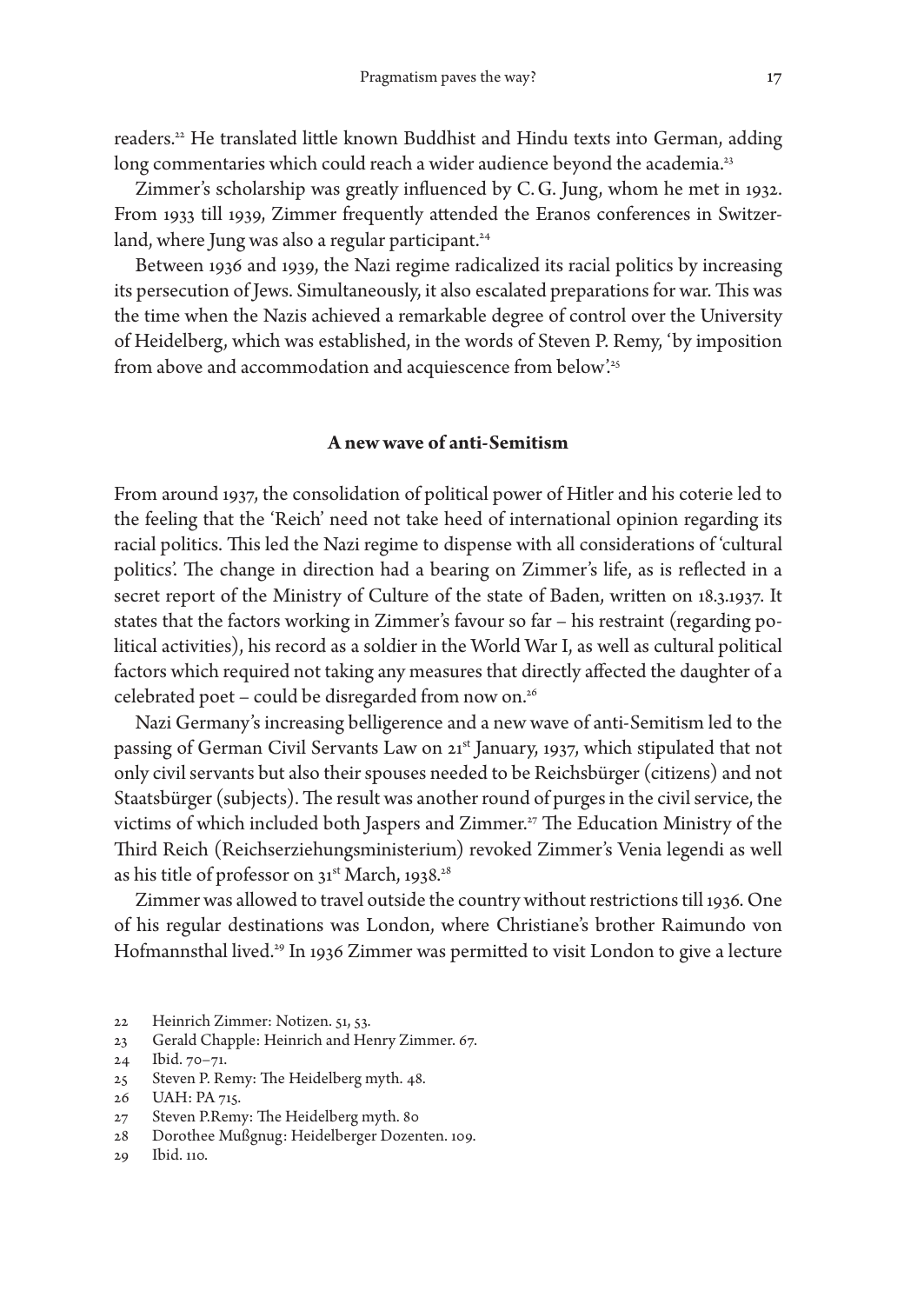at the C. G. Jung club. But his activities there were monitored by the local office of the DAAD (German Academic Exchange Service). 30

However, when Zimmer sought permission from the Ministry of Education in Berlin in October 1936 to undertake an educational trip to India in 1937 as an academic guide (Wissenschaftlicher Leiter) of a travel group, his request was turned down. Officials from Berlin informed the University of Heidelberg that since Zimmer was married to a woman 'not of German blood ' he was unsuitable for this role. The Ministry of Education instructed the Rector of Heidelberg University not to divulge the real reason for the rejection to Zimmer.<sup>31</sup> This is evident from the letter of protest that the Rector Ernst Krieck sent to the Ministry in reply. The protest was not out of sympathy for Zimmer. Krieck, a committed National Socialist, was concerned about Nazi Germany's international reputation. He claimed that even if Zimmer was not told the actual cause for the refusal, there was the danger that it would become internationally known through other ways and the standing of German academia would be compromised.<sup>32</sup>

Till the end of February 1937, Zimmer was not formally informed by the Ministry about the ground for this denial. The possibility to see India, the land that inspired his scholarship, for free was so important to Zimmer that he had requested Albert Talhoff, the Swiss writer and film director, to use the latter's connections with the Education minister Bernhard Rust for helping his cause. 33 Talhoff had actually tried to persuade Rust, as another letter from Zimmer shows. 34 However, Zimmer's disadvantage of being married to a woman of 'non-German ancestry' (as an official document put it) outweighed all other considerations.

#### **Compromises**

By the time the official answer, which openly declared Zimmer's 'Jewish kinship' (jüdische Versippung) as the ground for the denial of permission, reached Zimmer in late February 1937, the travel date was already past. 35 Zimmer had complained in January 1937 about the delay of the ministry in answering his application, to the dean of the Faculty of Philosophy, through a letter which he ended with the salutation 'Heil Hitler!'<sup>36</sup> The use of this greeting was not the only political compromise that Zimmer made du-

- 30 Falk Reitz: Notes on Zimmer. 4. Deutsches Literaturarchiv, Marbach (DLA-M): HZBIO 1–14.
- 31 UAH: PA715. The Ministry of Education sent the refusal to the Rector of the University on 19.11.1936.
- 32 UAH: PA6483. Krieck's latter to the Ministry of Education. 24.11.1936.
- 33 Deutsches Literaturarchiv, Marbach: DLA-M: BHZDR 15–1. Zimmer to Talhoff. 19.11.1936.
- 34 DLA-M: BHZDR 15–1. Zimmer to Talhoff. 21.11.1936.
- 35 UAH: PA6483. Letter from the Ministry of Education, Berlin to the Rector of University of Heidelberg. 26.2.1937.
- 36 UAH: PA715: Heinrich Zimmer's letter dated 6.1.1937.